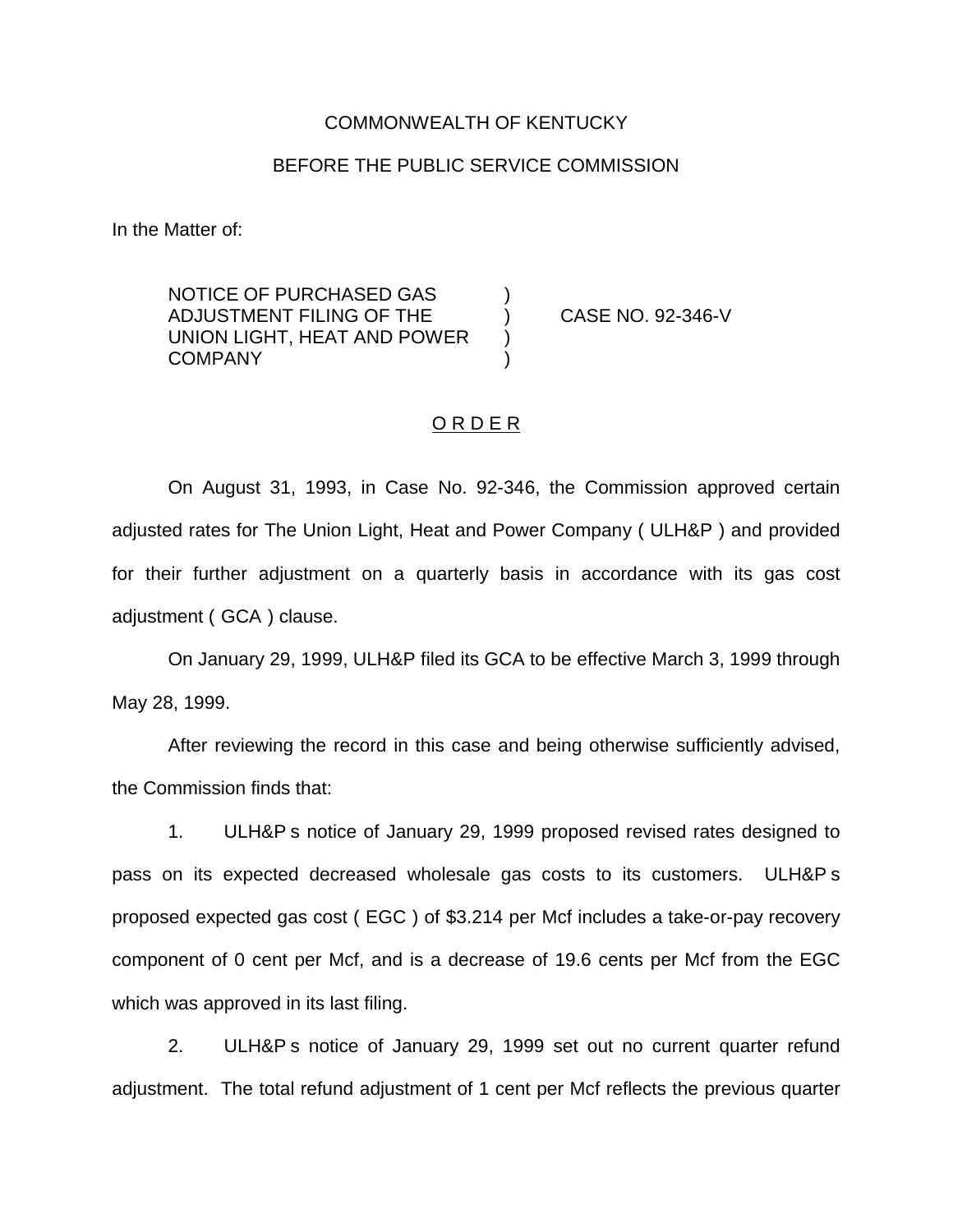adjustments, and represents a .8 cent per Mcf increase in rates from the total refund adjustment previously in effect.

3. ULH&P s notice of January 29, 1999 set out a current quarter actual adjustment ( AA ) of 14.3 cents per Mcf to collect under-recovered gas cost from September, October, and November 1998. The proposed total AA of (18.0) cents per Mcf reflects the current under-collection as well as under- and over-collections from three previous quarters. The total AA is 28.2 cents per Mcf lower than the previous AA.

4. ULH&P s notice of January 29, 1999 set out a current quarter balancing adjustment ( BA ) of .1 cent per Mcf to reconcile variances from previous actual, refund, and balancing adjustments. The total BA of 4.0 cents per Mcf reflects the current, as well as the three previous, BAs. It is 2.0 cents per Mcf lower than the previous BA.

5. ULH&P proposed a Firm Standby Rate of \$.1076 per Mcf and an Interruptible Standby Rate of \$.625 per Mcf.

6. The combined effect of the above adjustments is ULH&P s gas cost recovery rate ( GCR ) of \$3.064 per Mcf, which is 49.0 cents per Mcf less than its previous GCR of \$3.554 per Mcf.

7. ULH&P s adjustment in rates contained in the Appendix to this Order is fair, just, and reasonable, in the public interest, and should be approved effective with bills rendered on and after March 3, 1999.

IT IS THEREFORE ORDERED that:

1. The rates in the Appendix to this Order are fair, just, and reasonable, and are effective for bills rendered on and after March 3, 1999.

-2-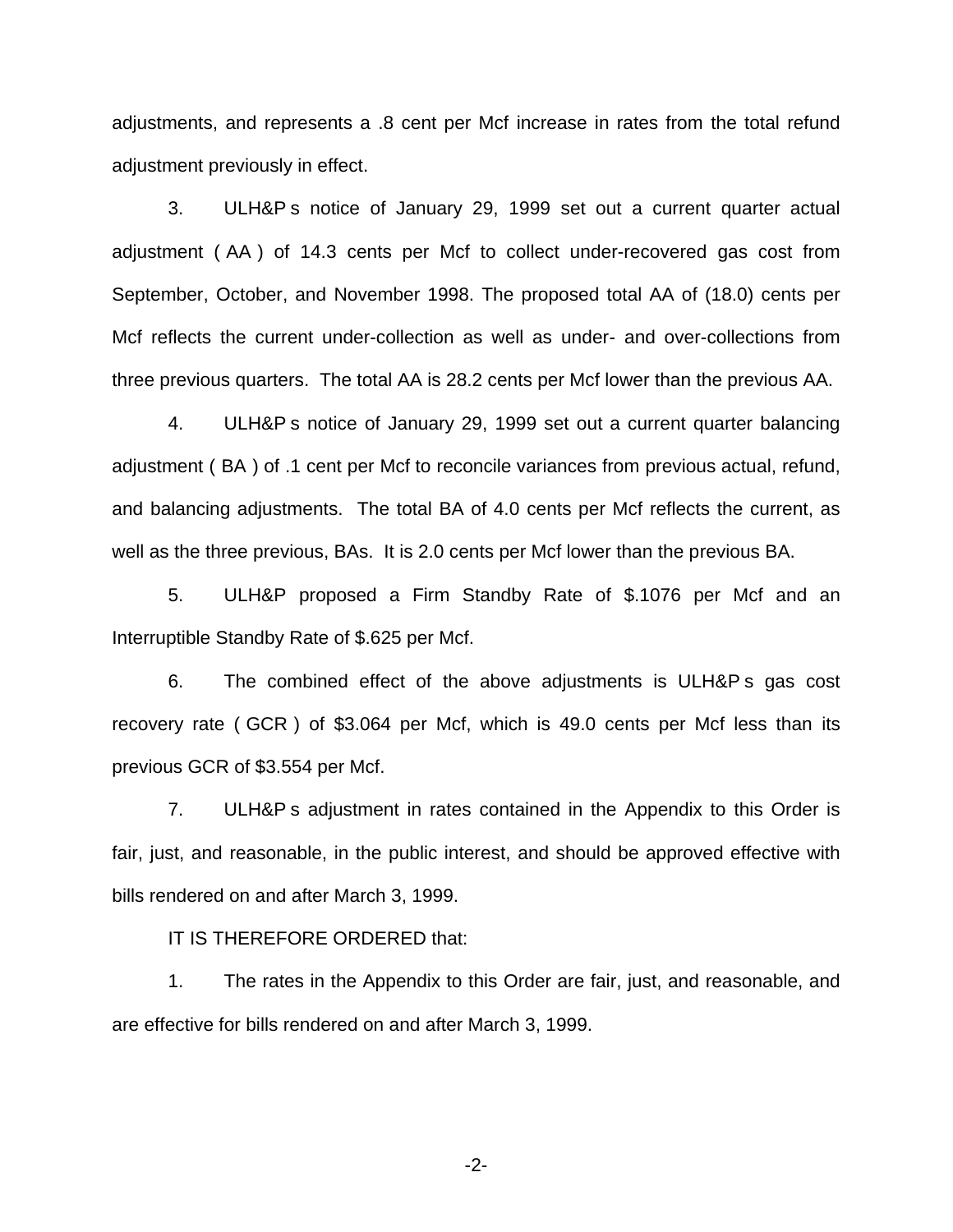2. Within 30 days of the date of this Order, ULH&P shall file with this Commission its revised tariffs setting out the rates authorized herein.

Done at Frankfort, Kentucky, this 19<sup>th</sup> day of February, 1999.

By the Commission

ATTEST:

Executive Director

\_\_\_\_\_\_\_\_\_\_\_\_\_\_\_\_\_\_\_\_\_\_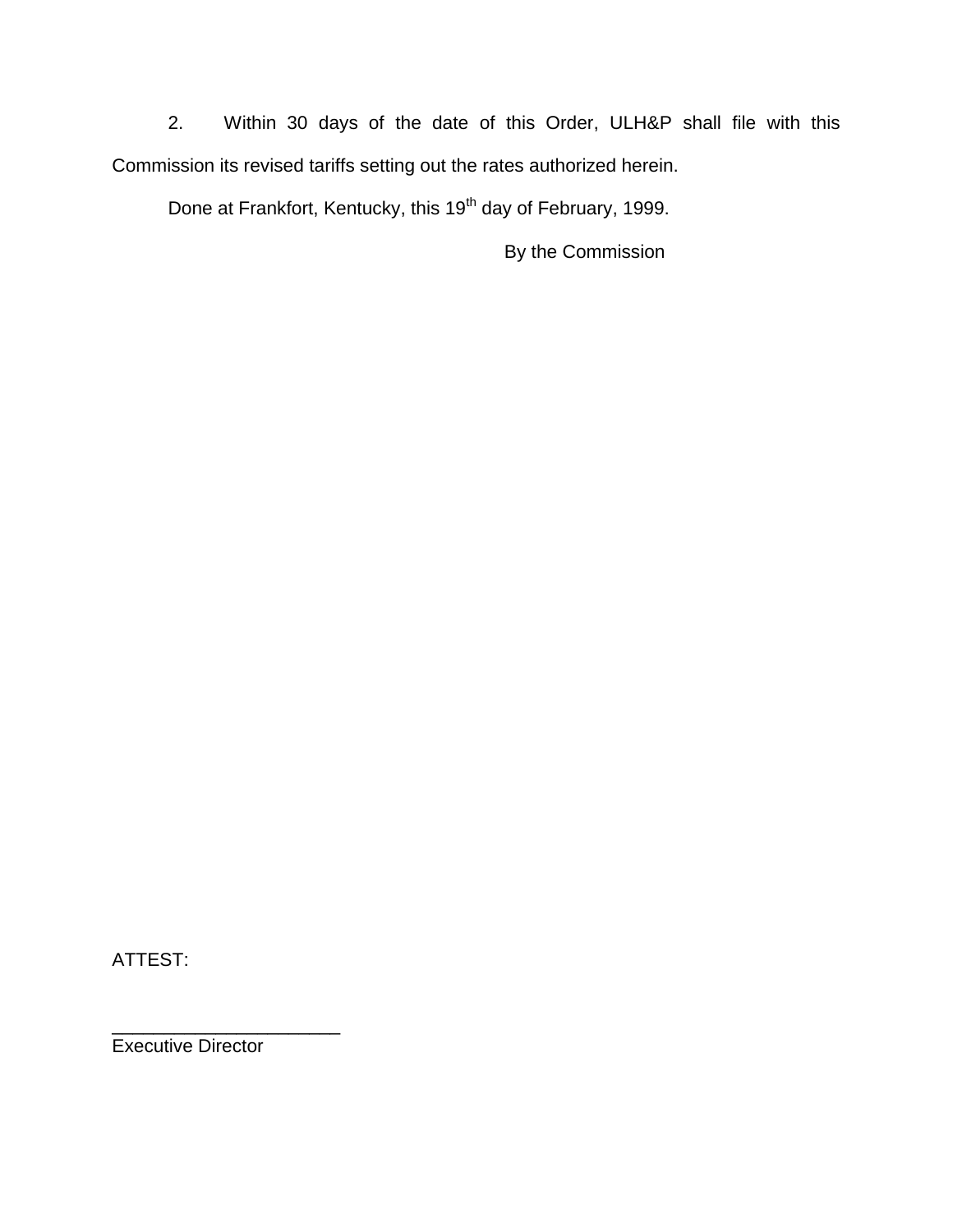### APPENDIX APPENDIX TO AN ORDER OF THE KENTUCKY PUBLIC SERVICE COMMISSION IN CASE NO. 92-346-V DATED FEBRUARY 19, 1999

The following rates and charges are prescribed for the customers served by The Union Light, Heat and Power Company. All other rates and charges not specifically mentioned herein shall remain the same as those in effect under authority of this Commission prior to the date of this Order.

## GAS SERVICE RATES

# RATE RS RESIDENTIAL SERVICE

|                                                        |                                          | Gas        |             |
|--------------------------------------------------------|------------------------------------------|------------|-------------|
|                                                        | <b>Base</b>                              | Cost       | Total       |
|                                                        | Rate                                     | Adjustment | <b>Rate</b> |
| <b>Commodity Charge for</b><br><b>All Ccf Consumed</b> | \$.2202<br>plus                          | \$.3064    | \$.5266     |
|                                                        | <b>RATE GS</b><br><b>GENERAL SERVICE</b> |            |             |
|                                                        |                                          | Gas        |             |
|                                                        | <b>Base</b>                              | Cost       | Total       |
|                                                        | Rate                                     | Adjustment | <b>Rate</b> |
| <b>Commodity Charge for</b>                            |                                          |            |             |
| <b>All Ccf Consumed</b>                                | \$.2007                                  | \$.3064    | \$.5071     |